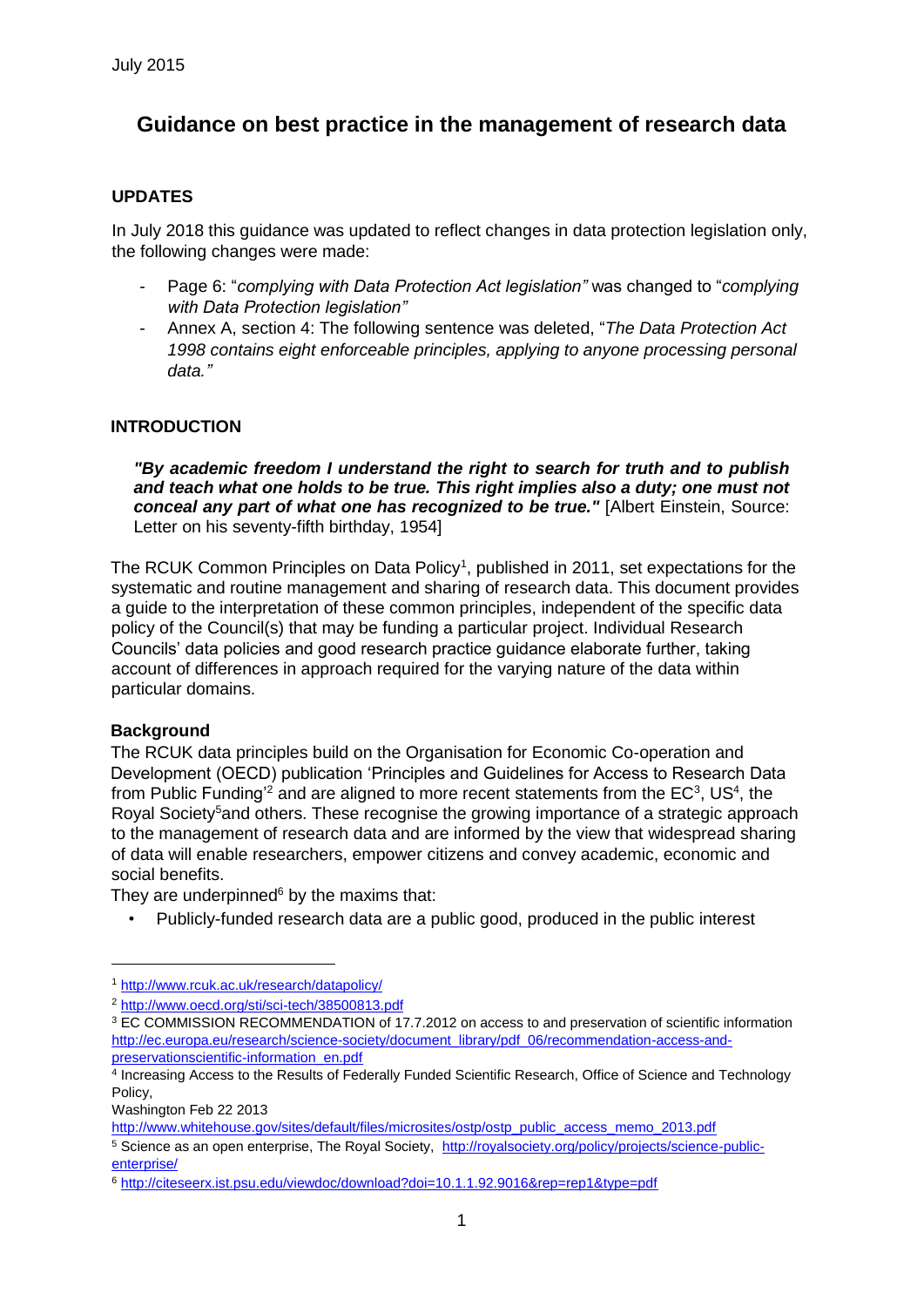1

• Publicly-funded research data should be openly available to the maximum extent possible

The G8 definition of Open Data<sup>7</sup> states that data should be easily discoverable, accessible, assessable, intelligible, useable, and wherever possible interoperable to specific quality standards, while at the same time respecting concerns in relation to privacy, safety, security and commercial interests. The Research Councils wish to promote open, transparent and robust research by encouraging wider data analysis, more data re-use, and the combination of datasets from multiple sources. We believe that an increased emphasis on sharing of data has the potential to stimulate new approaches to the collection, analysis, validation and management of data whilst, at the same time, recognising that the risks to the privacy of individuals must always be considered where data arise from, or are derived from, personal identifiable data.

Expanding access to research outputs, both publications and data, is a key aspect of the Government's transparency agenda<sup>8</sup> as increased transparency in research can improve the sharing of new ideas raising the prestige of UK research, encouraging innovation and creating new growth opportunities.

<sup>7</sup> G8 Science Ministers' Statement [, https://www.gov.uk/government/news/g8-science-ministers-statement](https://www.gov.uk/government/news/g8-science-ministers-statement) [,](https://www.gov.uk/government/news/g8-science-ministers-statement) 13 June 2013

<sup>&</sup>lt;sup>8</sup> For example, see the BIS Open Data Strategy 2014 to 2016 [\(https://www.gov.uk/government/publications/bis](https://www.gov.uk/government/publications/bis-open-data-strategy-2014-to-2016)[open-datastrategy-2014-to-2016, 1](https://www.gov.uk/government/publications/bis-open-data-strategy-2014-to-2016)5 July 2014) and The Research Sector Transparency Board (https://www.gov.uk/government/groups/research-sector-transparency-board ) which has been established to

*consider ways in which transparency in research can be a driver for innovation and discovery while furthering the UK's recognised excellence in science*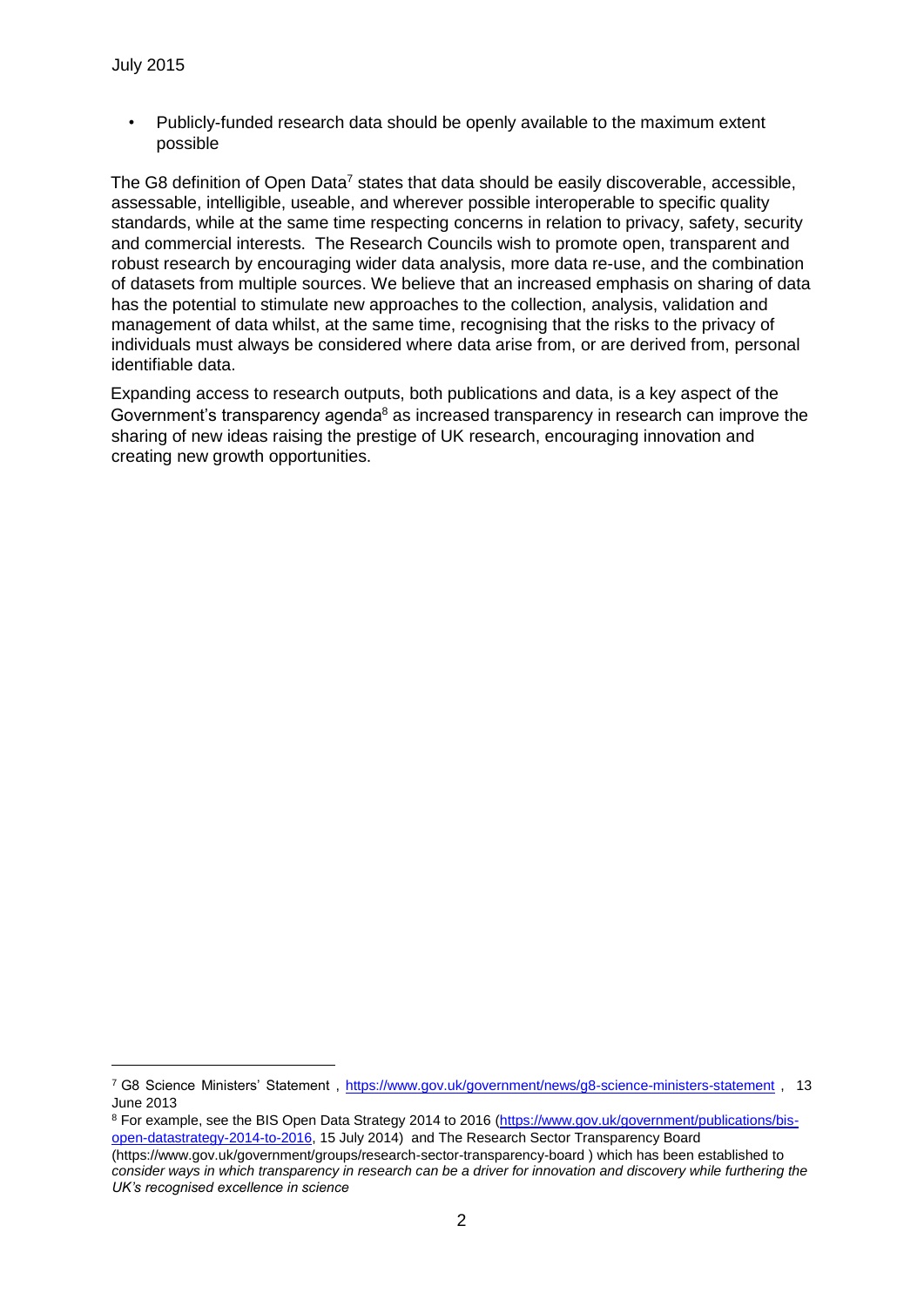## **Principle 1.**

Publicly funded research data are a public good, produced in the public interest, which should be made openly available with as few restrictions as possible in a timely and responsible manner.

Systematic management and sharing of research data has many benefits for the research community and the public. These include reinforcing open, transparent and robust academic enquiry, enabling re-use, and combination of datasets from multiple sources. Further, an increased emphasis on sharing of data has the potential to stimulate new approaches to collection, analysis, validation and management of data. On the other hand, responsible datasharing must ensure that there is no violation of privacy or harm to intellectual property.

These guidelines refer to:

- a) data collected or generated as a result of Research Council funding, including through access to research facilities, and
- b) data underpinning papers published as a result of Research Council funding, whatever the source of that data.

Research data includes: digital information created directly from research activities such as experiments, analysis, surveys, measurements, instrumentation and observations; data resulting from automated or manual data reduction and analysis including the inputs and outputs of simulations and models.

#### **Principle 2.**

1

Institutional and project specific data management policies and plans should be in accordance with relevant standards and community best practice. Data with acknowledged long-term value should be preserved and remain accessible and usable for future research.

Research data should be managed throughout the research life-cycle, from creation to preservation or disposal, to enable the value of the data to be maximised.

There are data management roles and responsibilities for both the institution in the provision of infrastructure and procedures, and within specific projects for the data generated or used. Data Management Plans<sup>9</sup> (DMPs) are an important tool in the management of data. Preparation of a DMP should normally be integral to the planning of a project that is wholly or partially funded by any of the Research Councils, whether or not it is required as part of the formal research grant application<sup>10</sup>. Where a full or outline DMP is required by a Research Council as part of a research grant application it will be subject to review. Guidance on the assessment of DMPs is provided to those involved in Peer Review and is available on request from individual Councils.

<sup>9</sup> These may be also referred to as 'Data Sharing Plans' and 'Technical plans' in individual Research Council Data policies. <sup>10</sup> Not all Research Councils require a DMP to be submitted with a grant application; some require an outline plan with the application which is then converted to a full plan in the event that a grant is awarded. A summary of requirements is available on the DCC website [at http://www.dcc.ac.uk/resources/data](http://www.dcc.ac.uk/resources/data-management-plans/funders-requirements)[management-plans/funders-requirements](http://www.dcc.ac.uk/resources/data-management-plans/funders-requirements)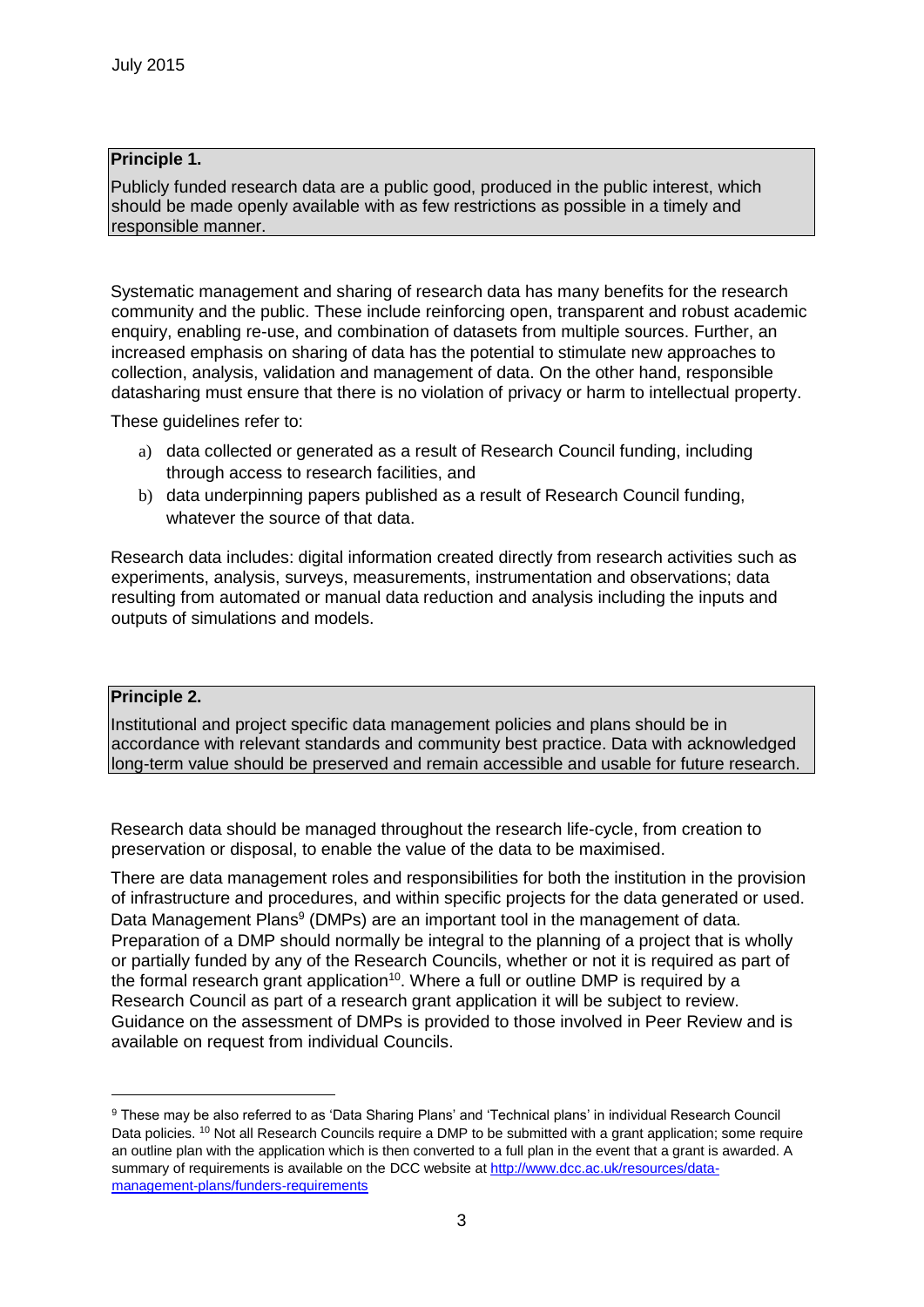DMPs should follow relevant national and international recommendations for best practice and should be prepared in consultation with relevant institutional and disciplinary stakeholders. They should anticipate requirements throughout the research activity, and should be subject to regular review and amendment as part of normal research project management. Annex A gives more detail on topics which a DMP should address.

Research data with potential reuse value, irrespective of whether it has been used for publication, should be subjected to a risk- and value-proportionate assessment of whether to discard or retain the data. For example, data that by their nature cannot be re-measured or recreated such as earth observations or people-based data may often warrant indefinite storage and preservation. On the other hand, there may be cases in which it may not be possible or cost effective to preserve research data. This will depend on the type and scale of the data, their role in validating published results, and their predicted long-term usefulness for further research. For example, in the case of simulated data or outputs of models, it may be more effective to preserve the means to recreate the data by preserving the generating code and environment, rather than preserving the data themselves. Provided that the ability to validate published research findings is not fundamentally compromised, a deliberate decision to dispose of research data at an appropriate time is acceptable in these cases.

In general, the Research Councils expect data that underpins findings in publications should be accessible for at least ten years after publication. Data related to potential future legal liabilities may need to be stored for substantially longer. Individual Research Councils' data policies and good research practice guidance provide additional requirements and should be consulted.

#### **Principle 3.**

To enable research data to be discoverable and effectively re-used by others, sufficient metadata should be recorded and made openly available to enable other researchers to understand the research and re-use potential of the data. Published results should always include information on how to access the supporting data.

# **Discoverability**

Research data should be supported by sufficient contextual information to enable others to find what research data exist, why, when and how they were generated, and how to access them (i.e. metadata for discovery). This information should be made available online with terms that permit its full re-use.

Metadata and clear documentation should be made available with research data, and whenever possible include a Persistent Identifier that refers to the research data<sup>10</sup>. Where communities have established common or minimum metadata standards they should be adhered to.

#### **Understandability**

1

The normal expected level of data-sharing is to make the original data available, together with their associated metadata and any other supporting documentation, according to the standard accepted procedures within the research field.

http://datacite.org <sup>12</sup> This is in accordance with RCUK Policy on Open Access (http://www.rcuk.ac.uk/RCUKprod/assets/documents/documents/RCUKOpenAccessPol icy.pdf)

<sup>&</sup>lt;sup>10</sup> For example using a DOI is available through the DataCite organisation -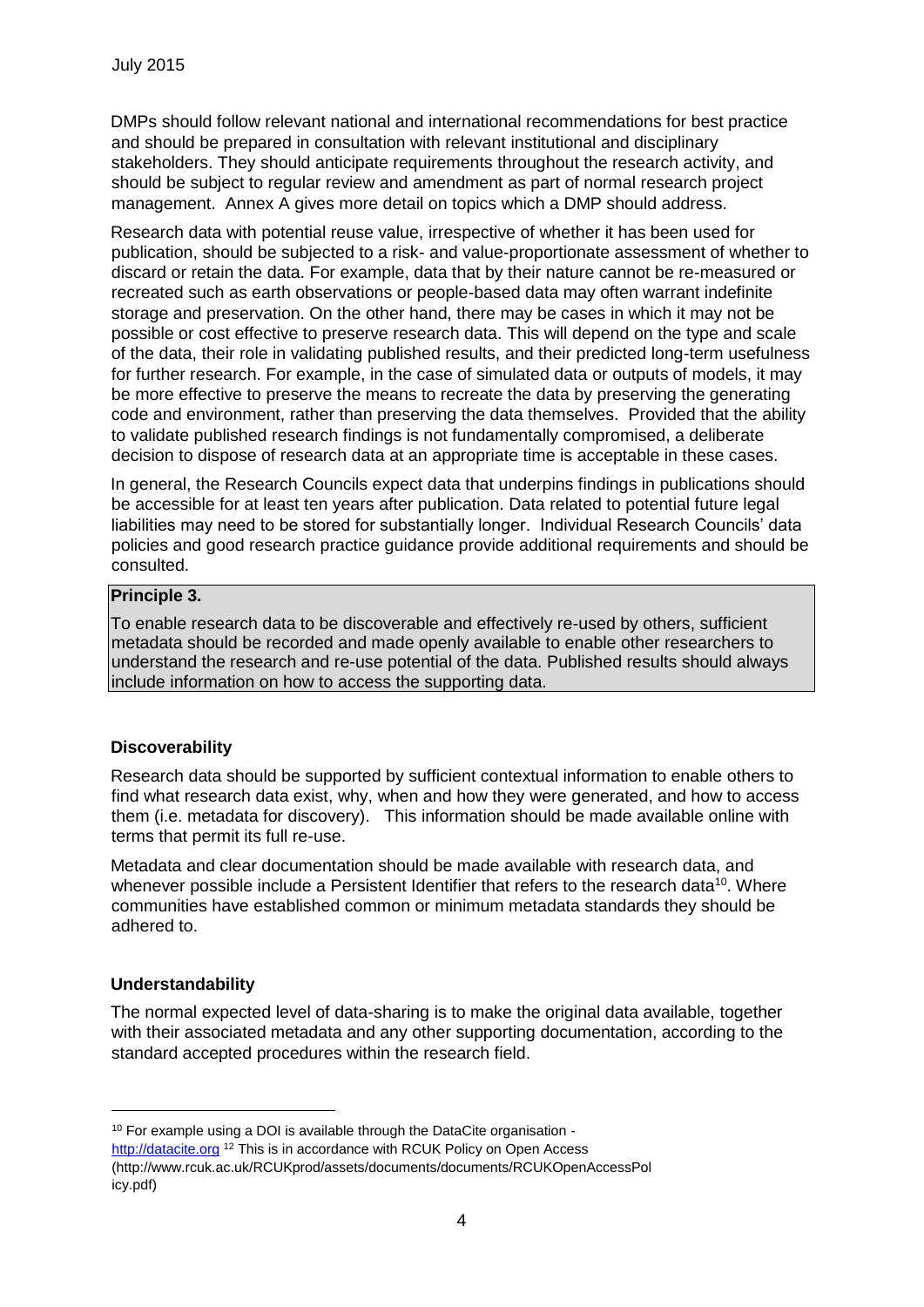Researchers should ensure that metadata created to support retained research datasets is sufficient to allow other researchers a reasonable understanding of those datasets and thereby minimise unintentional misuse, misinterpretation or confusion. For example, the metadata may need to describe the origin, processing, analysis and/or the researcher's management of a dataset.

## **Accessibility**

Research publications arising from Research Council funding should include a statement on how the supporting data and any other relevant research materials can be accessed<sup>12</sup>. For guidance on how to cite research data see Principle 6. Data that are not generated in digital format should be stored and referenced in a manner to facilitate sharing in the event of a valid access request being received.

Where access to the data is constrained, for example due to legal, ethical, commercial or security issues, the published metadata should, if permitted, give the reason and summarise any conditions which may need to be satisfied for access to be granted.

## **Principle 4:**

RCUK recognises that there are legal, ethical and commercial constraints on release of research data. To ensure that the research process is not damaged by inappropriate release of data, research organisation policies and practices should ensure that these are considered at all stages in the research process.

There are many measures researchers can take during the research process to facilitate datasharing. Research Organisation policies and practices should maximise opportunities for data-sharing whilst ensuring that neither the research process nor the individual participants' rights are damaged by inappropriate release of data.

Regulatory and legal requirements and, where appropriate, issues of rights, ethics and privacy should be considered during the planning of the research. Appropriate publication plans and data usage agreements are essential elements of research management strategy. Where research data are shared with third parties the terms and conditions should be clear.

If access to the data needs to be restricted, the published metadata should, if permitted, give the reason and summarise any access conditions which may need to be satisfied. Any appropriate permissions (e.g. ethical, legal, institutional) should be in place before sensitive data are shared, and any restrictions should be managed through a verifiable and transparent process.

#### **Legal**

There are sometimes legitimate reasons to restrict access to data. Research Organisations must ensure that the publication of data conforms to relevant legislation. Research Organisations should ensure they are aware of relevant legislation in particular regarding data protection, freedom of information and environmental information regulations and disseminate this to their researchers as appropriate.

#### **Ethical**

Privacy, confidentiality and consent need to be considered whenever research data include, or are derived from, personal data. This is important not only to satisfy legal requirements but also, crucially, to maintain and build public trust in the use of personal data for research.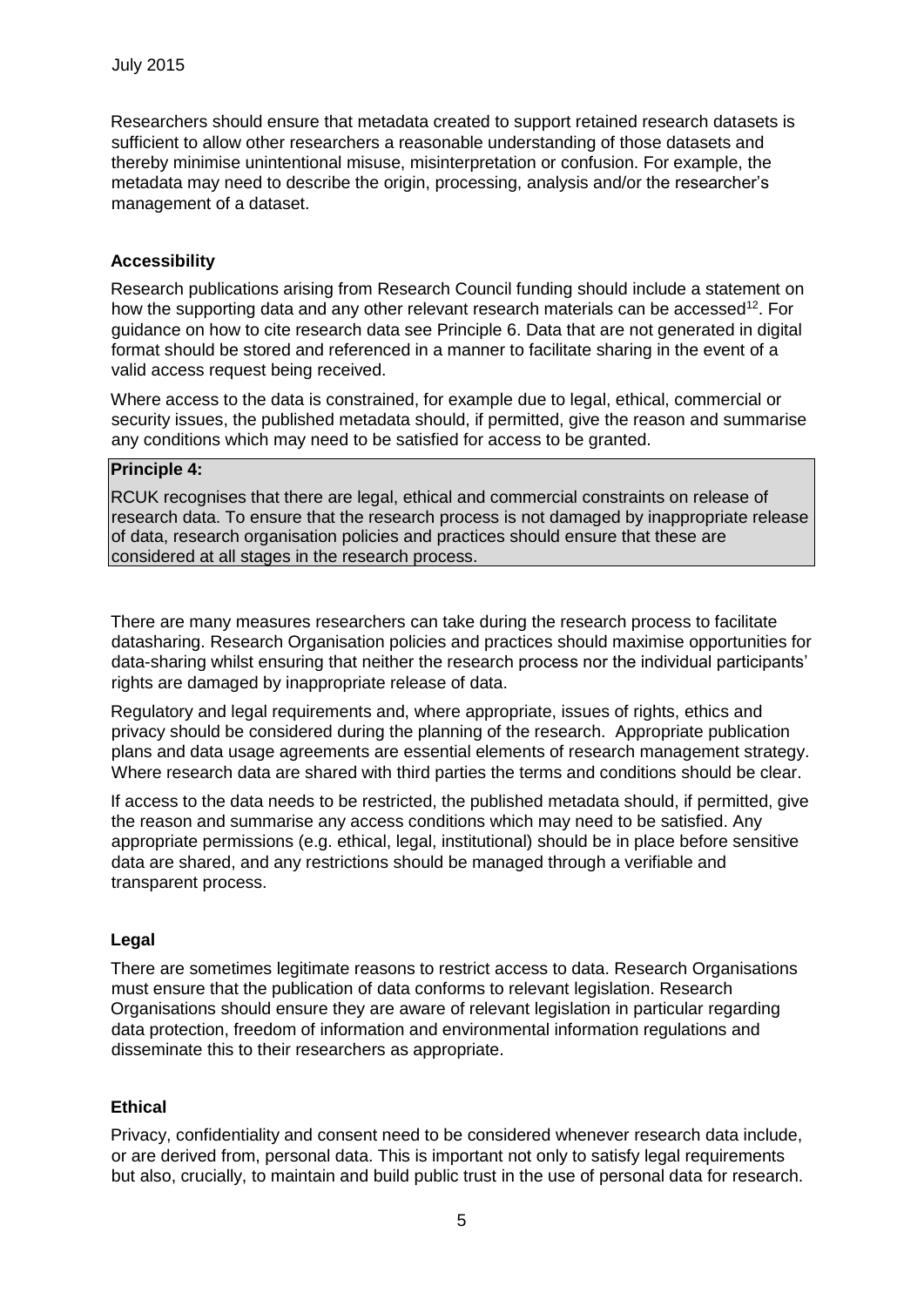Data which are personal, sensitive or confidential may be shared provided attention is paid from the outset to the legal and regulatory requirements and any professional standards are met. These may include:

- complying with Data Protection legislation;
- gaining appropriate consent, including broad consent to maximise data-sharing;
- protection of participants' identities;
- obtaining appropriate ethical approval(s).

Any restrictions to data access should be considered in the data management plan before commencing the research.

Where research depends on combining data from separate datasets that can only be linked through use of personal identifiers, a trusted environment for population-based research and statistical analysis in which the risk of identifying individuals in minimised may be used.

In every case where personal data are involved, data-sharing agreements should be issued and signed by appropriate authorities before data are released or any analyses requested by third parties are performed. These data- sharing agreements should prohibit

(a) use of the released data to identify participants or otherwise breach confidentiality

(b) unapproved contact with participants

There may be other ethical reasons to restrict access to data when it is not in the public interest to release data, for example, where the data identify the location of protected species.

# **Commercial**

1

Research Councils encourage researchers to work in productive, equitable partnerships, for example with charities and industry. Where Research Councils fund academic research jointly with a commercial partner, data provided by the commercial partner may be restricted for commercial reasons. However, publications arising from such research should still include a statement on how and under what conditions the supporting data and any other relevant research materials can be accessed. Researchers engaged in collaborative research should therefore ensure that the governance of who will have access to data is set out in advance in the collaboration agreement. Likewise, researchers should obtain any necessary clearances from collaborators before submitting work for publication. Research Councils expect commercial partners not to restrict publication of research results unless arrangements to do so have been previously agreed with the funders.

Data-sharing with commercial or non-UK based organisations should where possible conform to the same principles and standards required when sharing data within the UK academic community and, in particular, must conform to the requirements of relevant UK and EU legislation. All reasonable steps should be taken to ensure that research data are not held in any jurisdiction where the available legal safeguards provide lower levels of protection than are available in the UK

Researchers should ensure that intellectual property arising from their work is suitably protected and managed, in line with RCUK Knowledge Exchange Principles<sup>11</sup>. If potentially valuable intellectual property is identified, the Research Councils recognise that it may be necessary to delay data-sharing for a reasonable period to allow time for measures to be taken to protect that intellectual property, for example, for the drafting and filing of patent or

<sup>11</sup> http://www.rcuk.ac.uk/kei/expectation/Pages/kePrinciples.aspx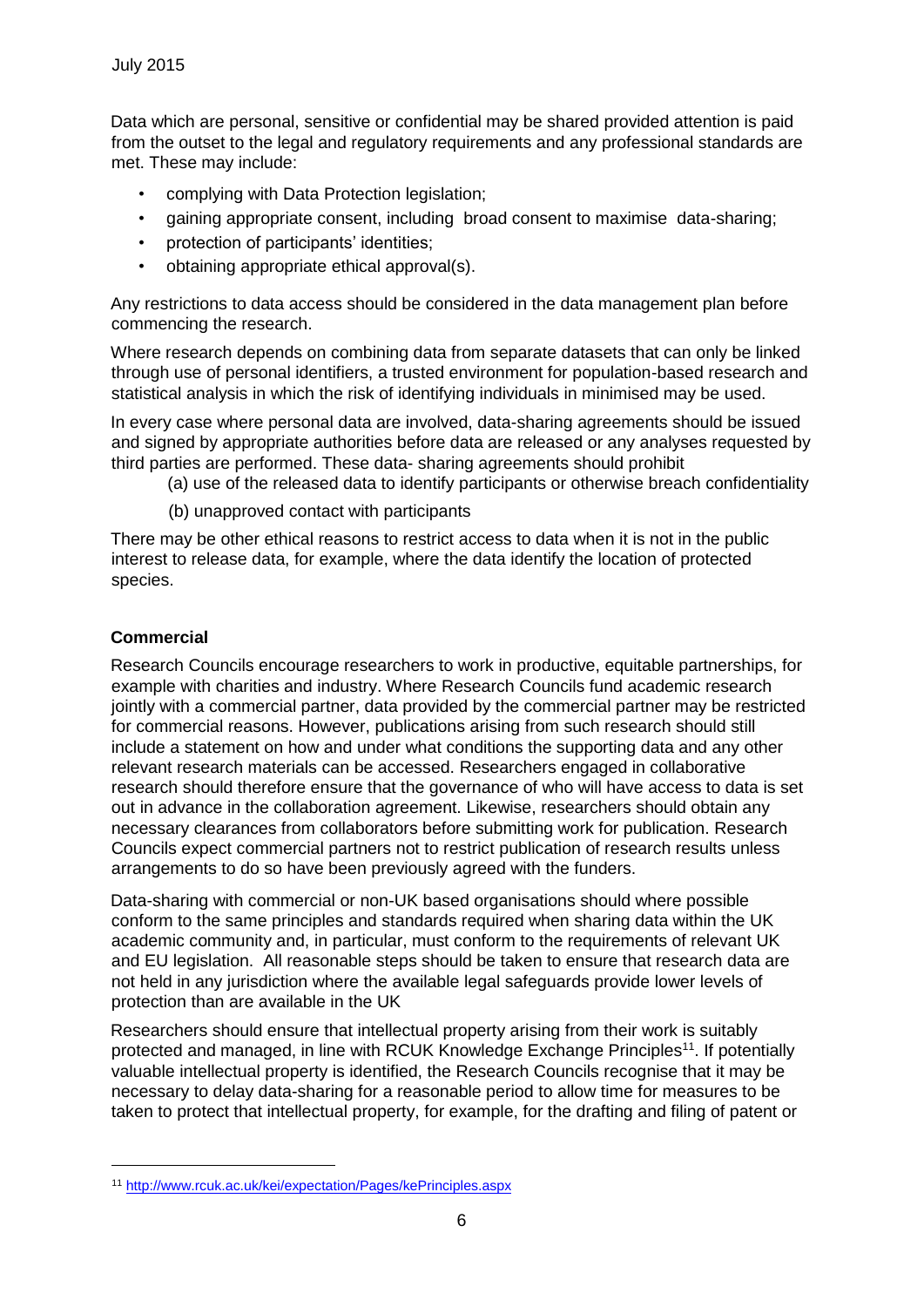licensing applications. However, delays or restrictions on sharing due to managing IP should be minimised as far as possible.

#### **Principle 5.**

To ensure that research teams get appropriate recognition for the effort involved in collecting and analysing data, those who undertake Research Council funded work may be entitled to a limited period of privileged use of the data they have collected to enable them to publish the results of their research. The length of this period varies by research discipline and, where appropriate, is discussed further in the published policies of individual Research Councils.

In order to maximise the benefit that can be derived from research data resulting from Research Council funded research, the default position should be that such data are made publicly available in a timely manner, notwithstanding that there may be legal, ethical or commercial reasons to restrict public access to all or part of a specific research dataset (as discussed with reference to Principle 4, above).

A limited, defined period of exclusive use of data may be reasonable in recognition of researchers' intellectual contribution and in order for the research team to have a first opportunity to publish or otherwise exploit the results of their research. Furthermore, sharing should take account of enhancing the long-term value of the data and the potential value of future datasets should not be compromised by premature sharing and analysis of partially complete information.

Timescales for making research data publicly available will depend on the nature of the data, the research methodology being employed and disciplinary best practice, and should generally be no later than the publication of the main findings. Where an individual Research Council policy has specific requirements, or where there is established best practice in a particular discipline, researchers are expected to make research data available accordingly.

The specific plans for sharing of data, and in particular the length of any such period of exclusive use, should be considered from the earliest stages of project planning and set out in the Data Management Plan. Any period of exclusive use should be balanced against the public interest in release and may be tested if someone makes a formal request for the data. Possible valid reasons for proposing a period of exclusive use might include:

#### **Pending publication**

In some fields, restricting access to research data is necessary to protect the research process by allowing researchers to gain credit for their work through publication. A reasonable amount of time to analyse their research data and publish their findings is therefore justifiable. In these cases, and in the absence of any overriding legal, ethical or commercial constraints, it is expected that the research data relied on to support the published findings will normally be made publicly available no later than the publication of those findings.

#### **Effort required to produce data**

It is recognised that the creation of some research data may represent the culmination of an enormous effort over many years spanning the design, constructing and operation of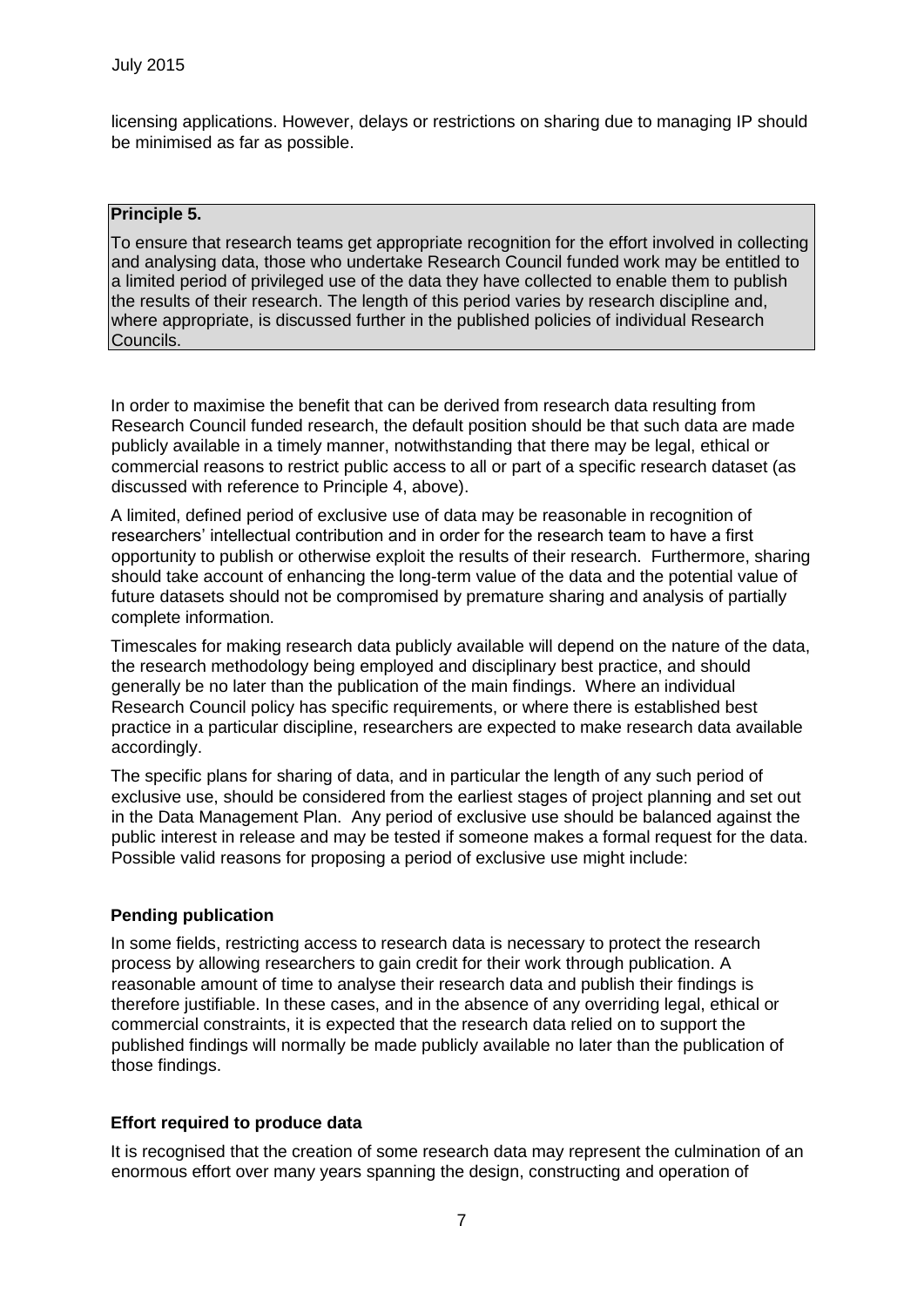specialised research infrastructure. In such cases, it may be reasonable for the researchers involved to benefit from longer periods of exclusive access to the infrastructure and to the research data it creates in recognition of the integrated effort required produce it. However, where possible, such exclusivity should not obstruct the advance of knowledge by others in relation to questions outside the scope of the original research.

#### **Data Preparation**

There is little point in releasing research data that cannot be understood and potentially reused by others due to of lack of adequate annotation or metadata. Therefore, while it is reasonable not to release research data until such time as sufficient preparation has taken place, it is expected that research management plans will, as a matter of course, allocate sufficient resource to ensure that research data are suitably prepared within a reasonable time. Such preparation should not be used spuriously to unreasonably delay the release of data that are of interest to others.

## **On-going Data Collection**

Data from research spanning a long time scale may be released in batches as they become available or as updated results are published. In these cases, care should be taken that ongoing research contributing to the completion of datasets is not compromised by premature or opportunistic sharing and analysis. Sharing should always take account of enhancing the long-term value of the data.

## **Protection of Intellectual Property**

Research results should be evaluated for possible commercial exploitation. As stated in Principle 4, when potentially valuable intellectual property is identified, it may be appropriate to delay data to allow time for measures to protect the intellectual property to be taken. However, commercialisation of research results does not preclude data-sharing and should not unduly delay it. Potential commercialisation opportunities should, as far as possible, be anticipated in the data management plan and data-sharing managed accordingly to maximise research benefits without jeopardising such opportunities.

#### **Recognition of Intellectual Contribution**

In some research, a novel approach to data collection, for example the introduction of a new research methodology, represents a significant part of the overall intellectual contribution. Such novel approaches may also result in the creation of datasets that permit a much wider range of research questions to be considered than can be addressed by the researchers who developed the methodology.

Although delaying the release of novel research methodologies and datasets may be justified, for example in order to allow researchers to gain credit for their work through the analysis and publication of research findings as described above, and this may indeed be the norm in some fields, a balance needs to be struck as such delays can unnecessarily restrict the opportunities of others to use the same novel methodologies and/or datasets for other purposes. Such delays may also unnecessarily delay the recognition due to those responsible for the innovation.

Researchers are therefore encouraged to publish details of novel methodologies and datasets at the earliest opportunity, if possible, even in advance of publishing their findings. In this way they can facilitate other research and sustain the creation of new knowledge by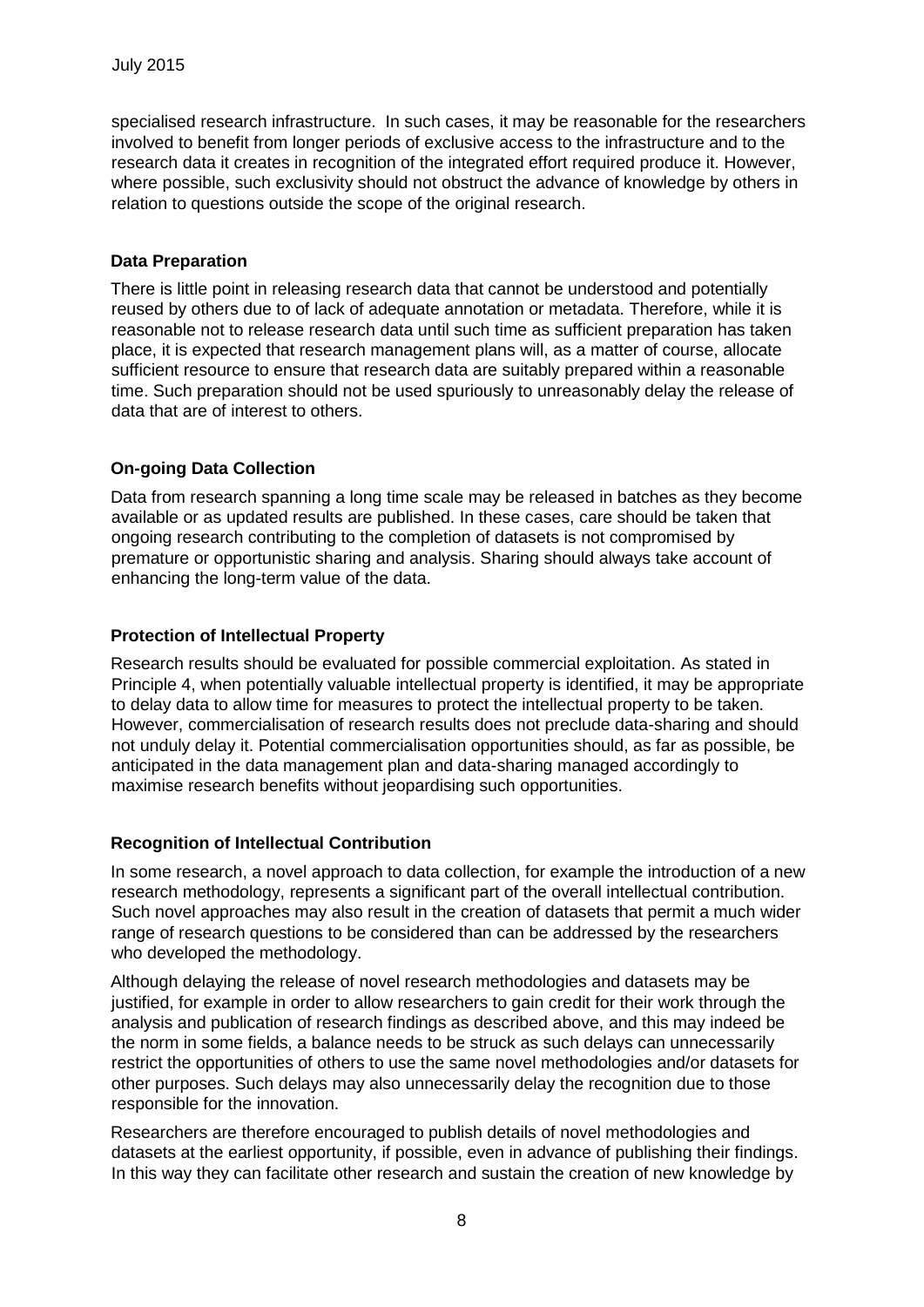enabling others to build on their work and be given early credit for their contribution of the new data and/or methodology.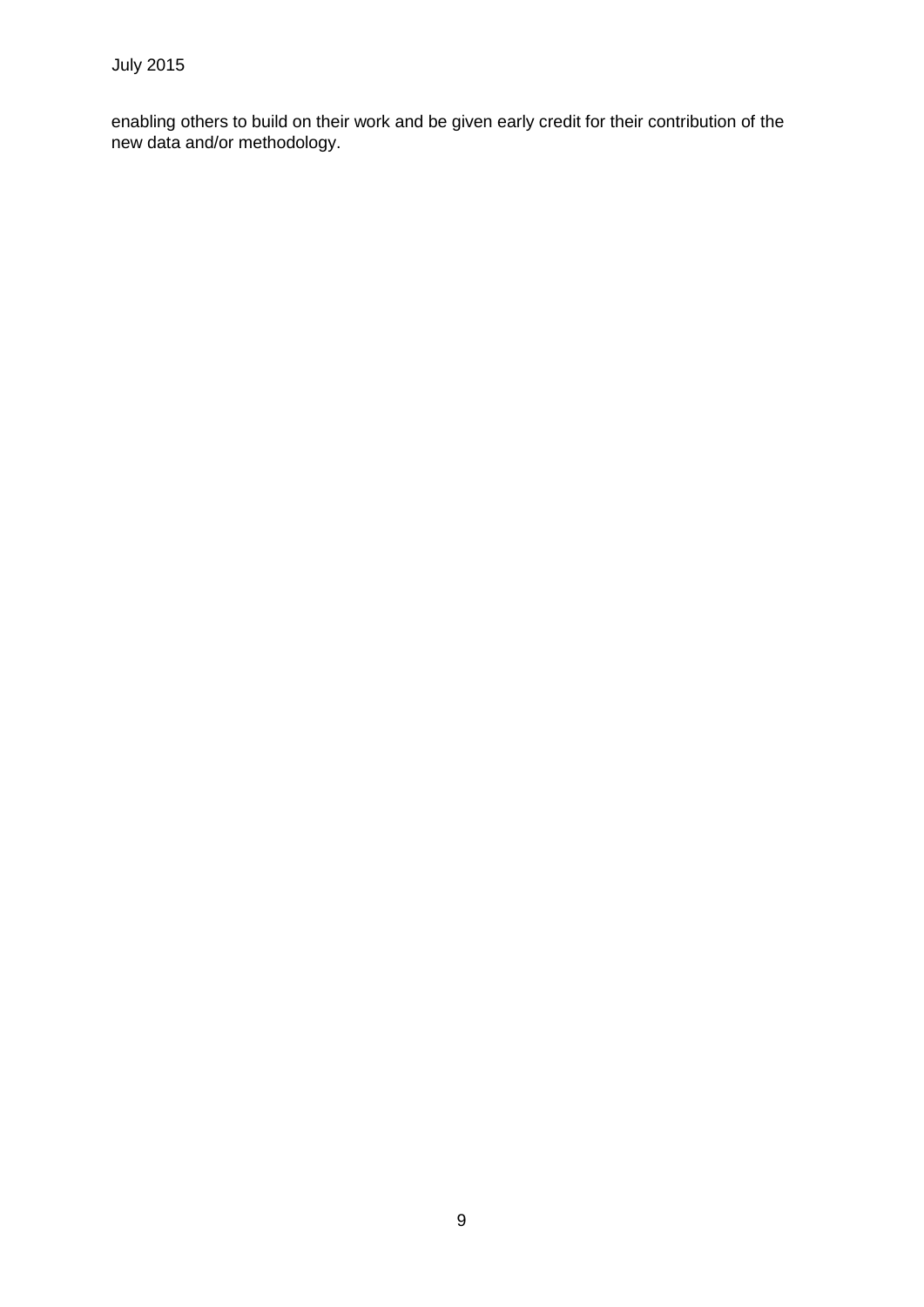# **Principle 6.**

In order to recognise the intellectual contributions of researchers who generate, preserve and share key research datasets, all users of research data should acknowledge the sources of their data and abide by the terms and conditions under which they are accessed.

The researchers who create primary research data, and those who actively enable the release and sharing of that research data, make a valuable contribution to the research process. They should receive full and appropriate recognition by funders, their Research Organisations, their peers and any other users of the primary data.

Proper citation of data sources is extremely important because it:

- directly acknowledges the contribution of others;
- makes identifying and locating the research data easier;
- promotes the reproduction of research results;
- allows the impact of specific research data to be tracked;
- provides a structure through which data creators can be recognised and rewarded.

To facilitate this recognition, published research findings should cite the data on which those findings rely. To enable robust and unambiguous citation, research data sets should be deposited in appropriate data repositories and assigned Persistent Identifiers<sup>12</sup> at a level of granularity informed by disciplinary norms and the envisaged functional use and versioning of the identified data.

Data citations should acknowledge all those known to have made significant contributions to the creation, preservation and sharing of the data, and may refer to databases which assemble data from multiple contributors. A data citation should include sufficient information to enable the exact version of the data being cited to be located, for example by using a Persistent Identifier to ensure that the cited data can still be found even if its location changes.

As with citation of an academic article, a data citation does not and should not be read as in any way suggesting that the data provider endorses the user or their use of the data.

A general statement giving non-specific credit to sponsors or distributors is not a replacement for a proper citation $13$ .

## **Principle 7**

1

It is appropriate to use public funds to support the management and sharing of publiclyfunded research data. To maximise the research benefit which can be gained from limited budgets, the mechanisms for these activities should be both efficient and costeffective in the use of public funds.

Research data management services and e-infrastructure are an essential component of the modern research environment which Research Organisations are responsible for making

 $12$  For example a DOI registered with the global DataCite network [\(http://datacite.org\).](http://datacite.org/) Many data repositories assign such DOIs to datasets at the time of deposit. Lists of data repositories are available [at](http://databib.org/index.php)  <http://databib.org/index.php> [an](http://databib.org/index.php)d <http://www.re3data.org/>

<sup>&</sup>lt;sup>13</sup> More information about the importance of data citation and the role of DOIs is available on the UKSDS website [\(http://ukdataservice.ac.uk/use-data/citing-data.aspx\)](http://ukdataservice.ac.uk/use-data/citing-data.aspx) and in the brochure 'Data Citation: what you need to know' [\(http://ukdataservice.ac.uk/media/104397/data\\_citation\\_online.pdf\).](http://ukdataservice.ac.uk/media/104397/data_citation_online.pdf) While this primarily reflects the perspective of economic and social research it is broadly applicable across all research areas.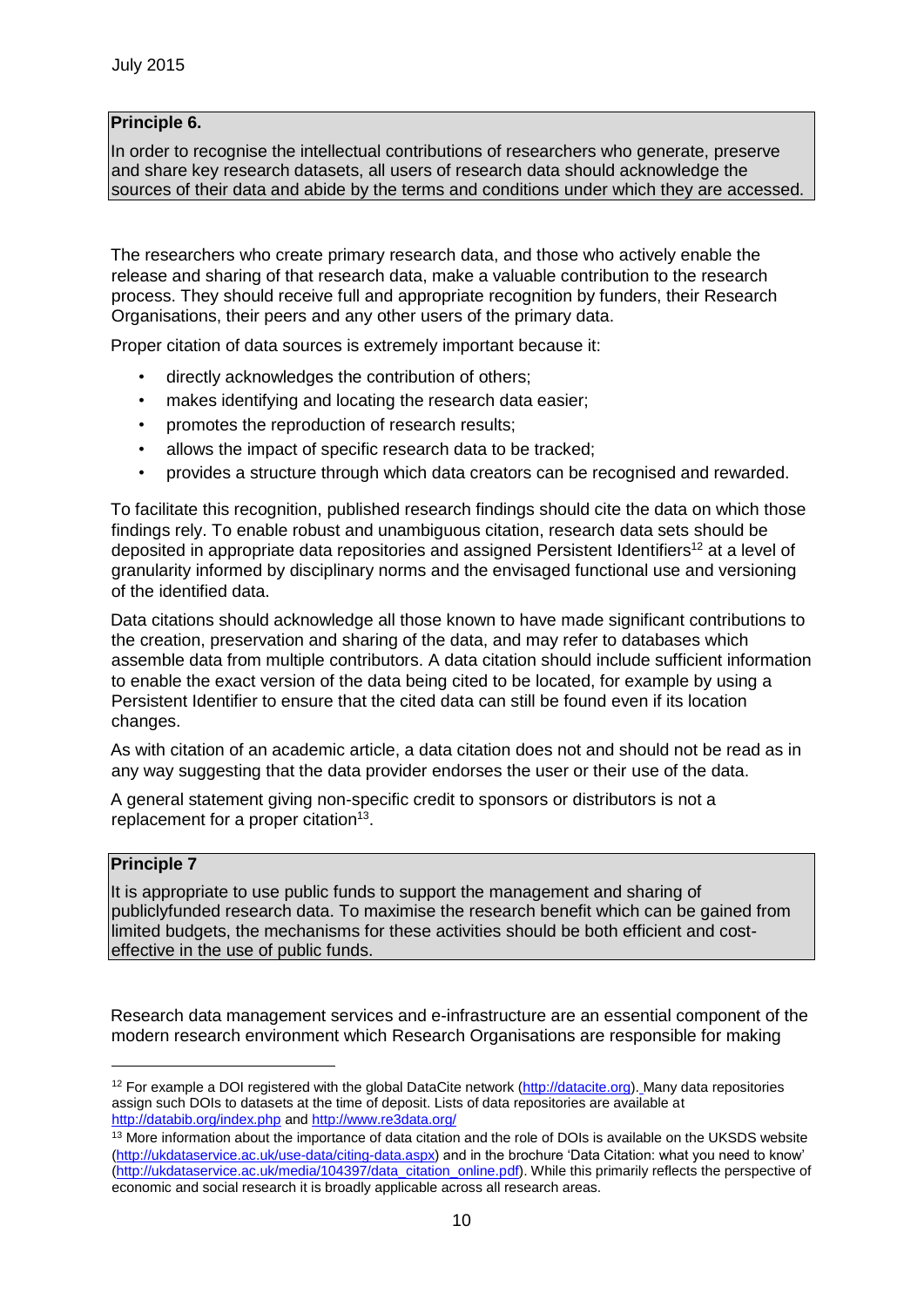available to their researchers. The Research Councils recognise that there are costs associated with the provision of such services and infrastructure, not only related to the production of the data but also to ensuring that it is maintained and is accessible for the requisite period of time to ensure the full value of the resource is delivered.

# **Research Organisation Costs**

Research Organisations are encouraged to seek to recover costs that will be incurred in relation to research data arising from Research Council grants. Such costs could be associated with the production, curation and sharing of the research data according to the guidelines (which may be data-specific) published by the Research Councils, and may for example include (but is not limited to) staff time, software, hardware and third-party storage services.

There are three areas of Research Council grants where these costs could be sought.

- Directly Incurred Costs
- Directly Allocated Costs
- Indirect Costs

Effective use of Data Management Plans can help Research Organisations ensure appropriate use is made of each of these cost-recovery options on a project-by-project basis. The following sections outline how each cost recovery mechanism may be used. Additional guidance, previously set out as responses to questions addressed to research funders by the Research Data Managers Forum on 25<sup>th</sup> April 2013, is available online<sup>14</sup>.

# **Directly Incurred Costs**

1

As long as adequate justification is provided within the grant application, any element of research data management may be included as a directly incurred cost. The justification should demonstrate the value for money, both in relation to method chosen and also to the value of the data.

If the grant is awarded, all expenditure on directly incurred costs must take place before the actual end date of the project and must be fully auditable. Subject to the use of an auditable charging model, it is permissible for a Research Organisation RDM service to recover operational costs from active research grants by invoicing for defined services. The business model may include charges to cover storage for a defined or an indefinite period. However, at a Research Organisation level, no charging model should allow grants to be invoiced for services as direct incurred costs that are also recovered through the Research Organisation's indirect cost rate.

Where Research Council guidelines indicate data arising from a research grant should be deposited and/or made accessible via a subject-specific data repository directly supported by one or more Research Councils, the allowable expenditure on the research grant is limited to the cost of preparing the data for deposit and ingestion to the standard specified by that repository.

<sup>14</sup> Previously issued a[t: http://blogs.rcuk.ac.uk/files/2013/07/RCUK-Responses-to-DCC-RDMF-Funder-](http://blogs.rcuk.ac.uk/files/2013/07/RCUK-Responses-to-DCC-RDMF-Funder-Questions-.pdf)[Questions-.pdf](http://blogs.rcuk.ac.uk/files/2013/07/RCUK-Responses-to-DCC-RDMF-Funder-Questions-.pdf)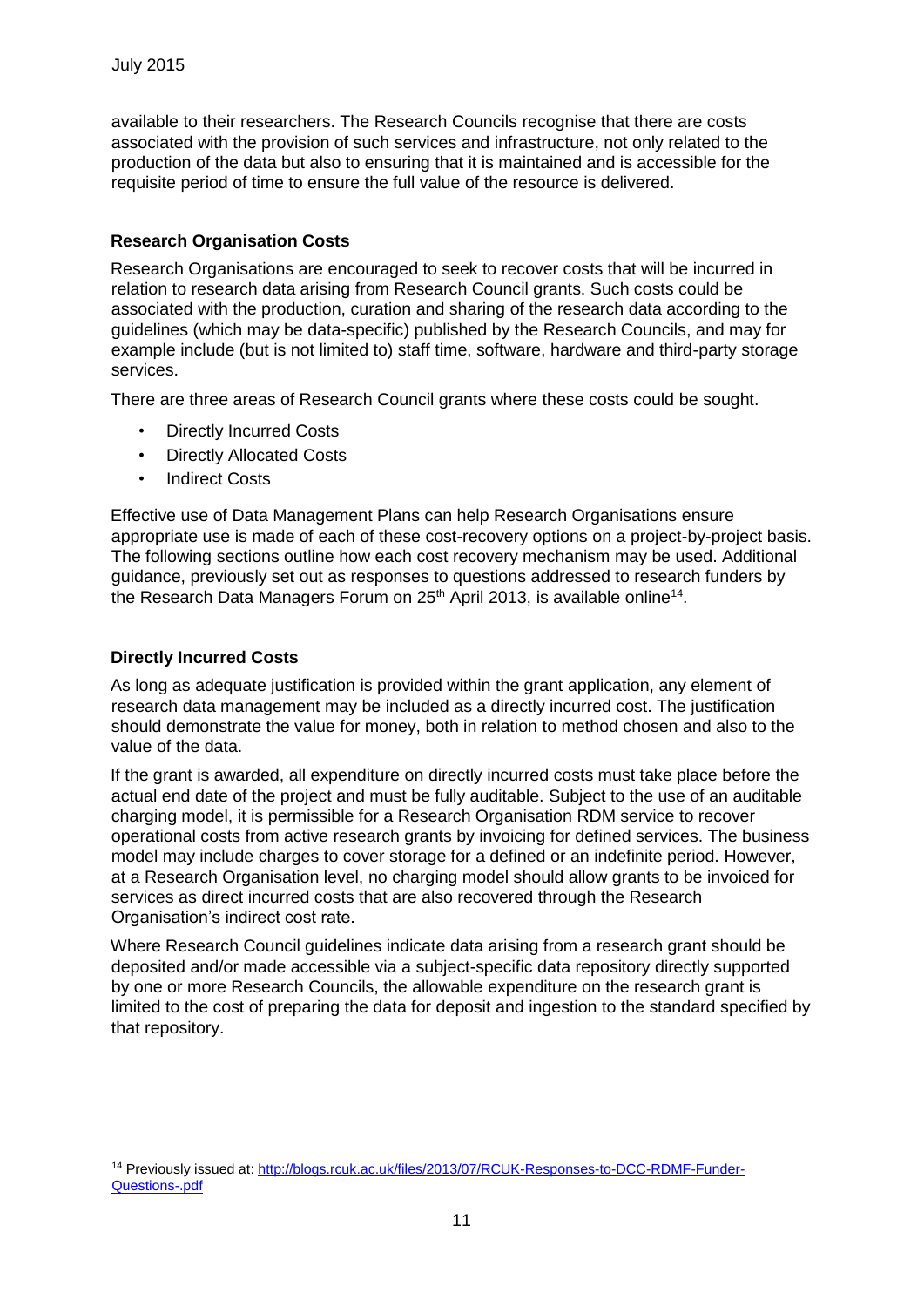#### **Directly Allocated Costs**

It is permissible to use Directly Allocated costs for activity relating to the management of data.

Directly Allocated costs are the costs of resources used by a project which are shared by other activities. They are charged to projects on the basis of estimates rather than actual costs and do not represent actual costs on a project-by-project basis.

Such costs can only be included in relation to activity taking place within the dates of the grant project. The proposal needs to provide a justification for the level of resource needed to undertake the activity.

#### **Indirect Costs**

While a Research Organisation cannot vary its Indirect Costs on a grant-by-grant basis to reflect the variation of data management related costs between different projects, it can choose to include the cost of data management provision across the Research Organisation as one of its drivers in calculating their Indirect Cost rate.

Factoring in these costs would allow the Research Organisation to cover the more long-term costs associated with the management of its data, including the infrastructural and administrative costs of supporting research projects. However, where such costs are factored in, they may not then also be applied for as direct costs on research grants.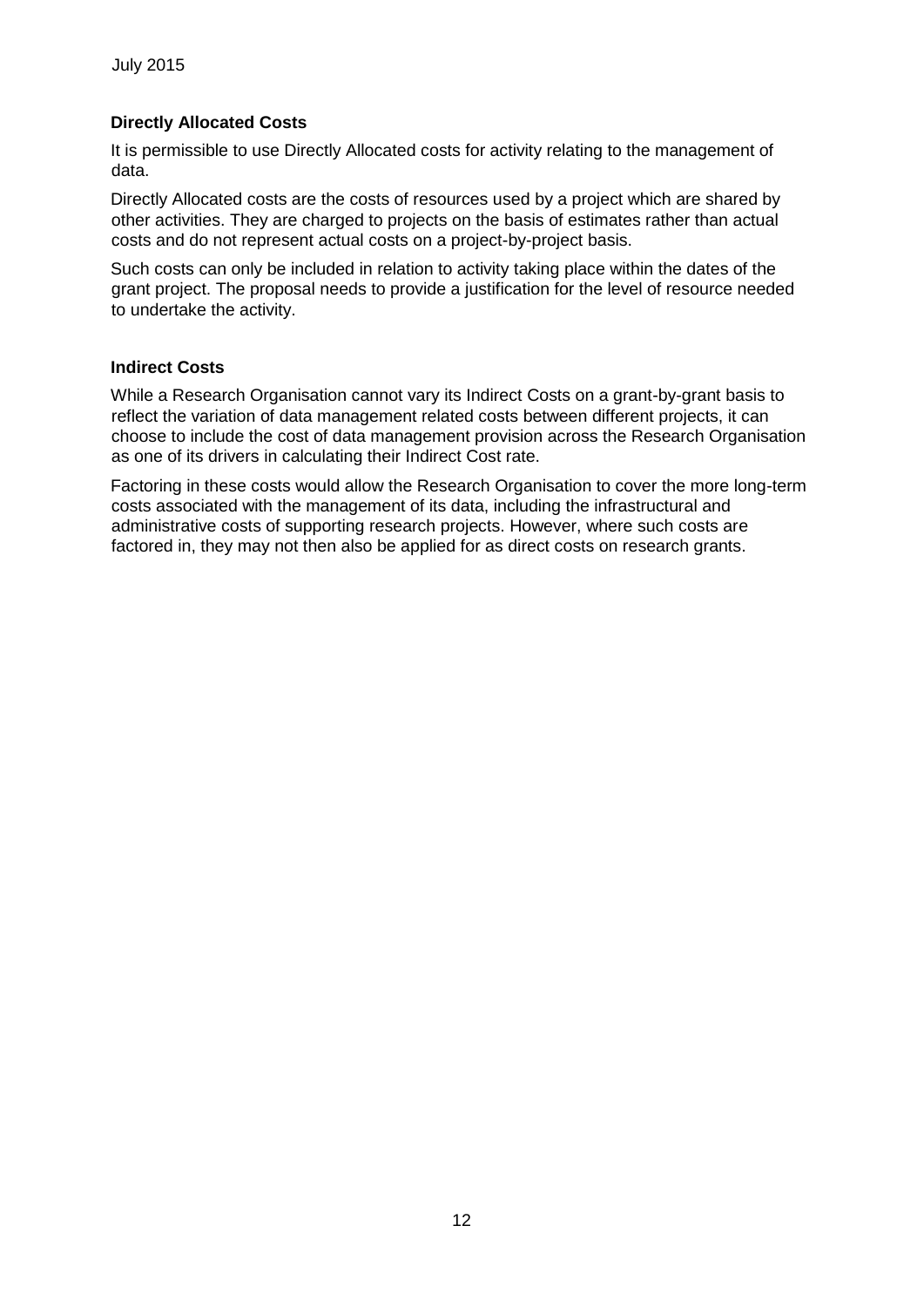#### **Annex A: Guidelines on data management plans**

The table below outlines some topics that a data management plan<sup>15</sup> should consider addressing. Specific Research Council Guidance<sup>16</sup> should also be consulted. This information can be found:

- AHRC: [http://www.ahrc.ac.uk/Funding-Opportunities/Research](http://www.ahrc.ac.uk/Funding-Opportunities/Research-funding/RFG/Application-guidance/Pages/Technical-Plan.aspx)[funding/RFG/Applicationguidance/Pages/Technical-Plan.aspx](http://www.ahrc.ac.uk/Funding-Opportunities/Research-funding/RFG/Application-guidance/Pages/Technical-Plan.aspx)
- BBSRC: <http://www.bbsrc.ac.uk/datasharing>
- EPSRC:<http://www.epsrc.ac.uk/about/standards/researchdata/>
- ESRC:<http://www.esrc.ac.uk/about-esrc/information/data-policy.aspx>
- MRC: [http://www.mrc.ac.uk/research/research-policy-ethics/data](http://www.mrc.ac.uk/research/research-policy-ethics/data-sharing/data-management-plans/)[sharing/datamanagement-plans/](http://www.mrc.ac.uk/research/research-policy-ethics/data-sharing/data-management-plans/)
- NERC:<http://www.nerc.ac.uk/research/sites/data/dmp/>
- STFC:<https://www.stfc.ac.uk/1930.aspx>

Additional guidance is also available from Digital Curation Centre<sup>17</sup> and the UK Data Service<sup>18</sup>

A data management plan is not a static document and will evolve over the lifetime of the project. However, certain areas should be considered from the start of project planning and these are highlighted in the template below.

1

<sup>&</sup>lt;sup>15</sup> The description of each topic is drawn from Research Council Guidance. The structure is organised using the DCC DMP

Checklist http://www.dcc.ac.uk/resources/data-management-plans/checklist

<sup>&</sup>lt;sup>16</sup> Note that: individual Research Councils may require the use of a specific DMP template when submitting funding applications.

<sup>17</sup> <http://www.dcc.ac.uk/resources/data-management-plans/>

<sup>18</sup> <http://www.ukdataservice.ac.uk/manage-data/plan/planning.aspx>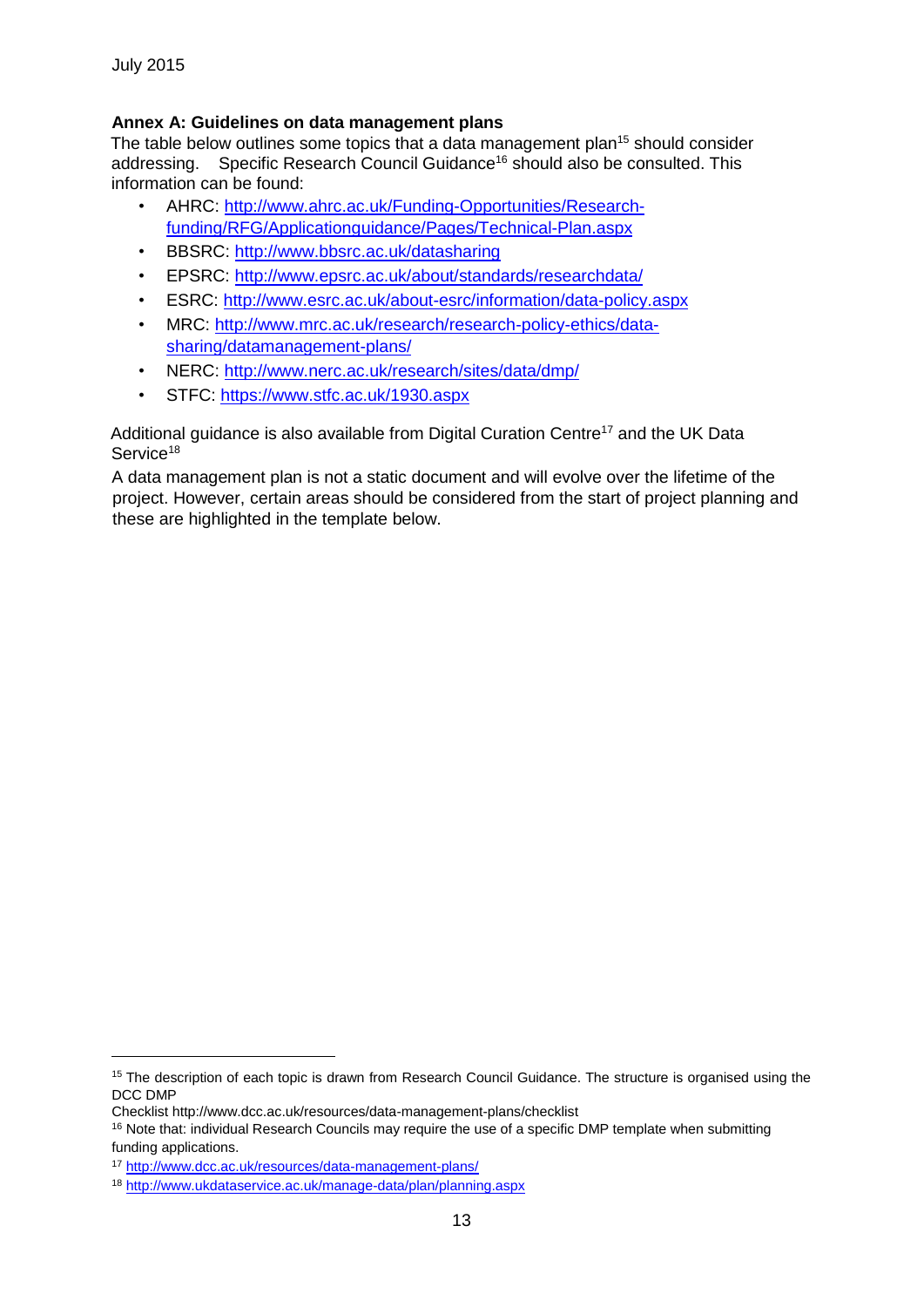# 1. Scope

Plans should cover all research data expected to be produced as a result of a project or activity, from 'raw' to 'published'. They may include details of:

- an analysis of the gaps identified between the currently available and required data for the research
- anticipated data volume
- anticipated data type and formats including the format of the final data
- measures to assure data quality
- standards (including metadata standards) and methodologies that will be adopted for data collection and management, and why these have been selected
- relationship to data available from other sources
- anticipated further/secondary use(s) for the completed dataset(s)

The Research Councils recognise that different approaches to data sharing are appropriate in different situations and that the usefulness of data beyond its original purpose will vary according to the type of data collected. The data management plan should make an evaluation as to which data and representations of that data can be preserved in practice, and subsequently which data and

representations are of potential value to others and should also be made accessible. The criteria to be considered are the cost of preservation (including the cost of ensuring the data are usable), the likelihood of re-use, the feasibility of reuse by a third party, the potential value, and the cost of re-creating the data.

2. Principles, Standards and Methodologies

Plans should specify the principles, standards and technical processes for data management, retention and preservation that will be adopted. These may be determined by the area of research and/or funder requirements. Processes should be supported by appropriate standards addressing confidentiality and information security, legal compliance, monitoring and quality assurance, data recovery and data management reviews where suitable.

In order to maximise the potential for re-use of data, where possible, researchers should generate and manage data using existing widely accepted formats and methodologies.

Plans should provide suitable quality assurance concerning the extent to which 'raw' data may be modified. Where 'raw' data are not to be retained, the processes for obtaining 'derived' data should be specified and conform to the accepted procedures within the research field.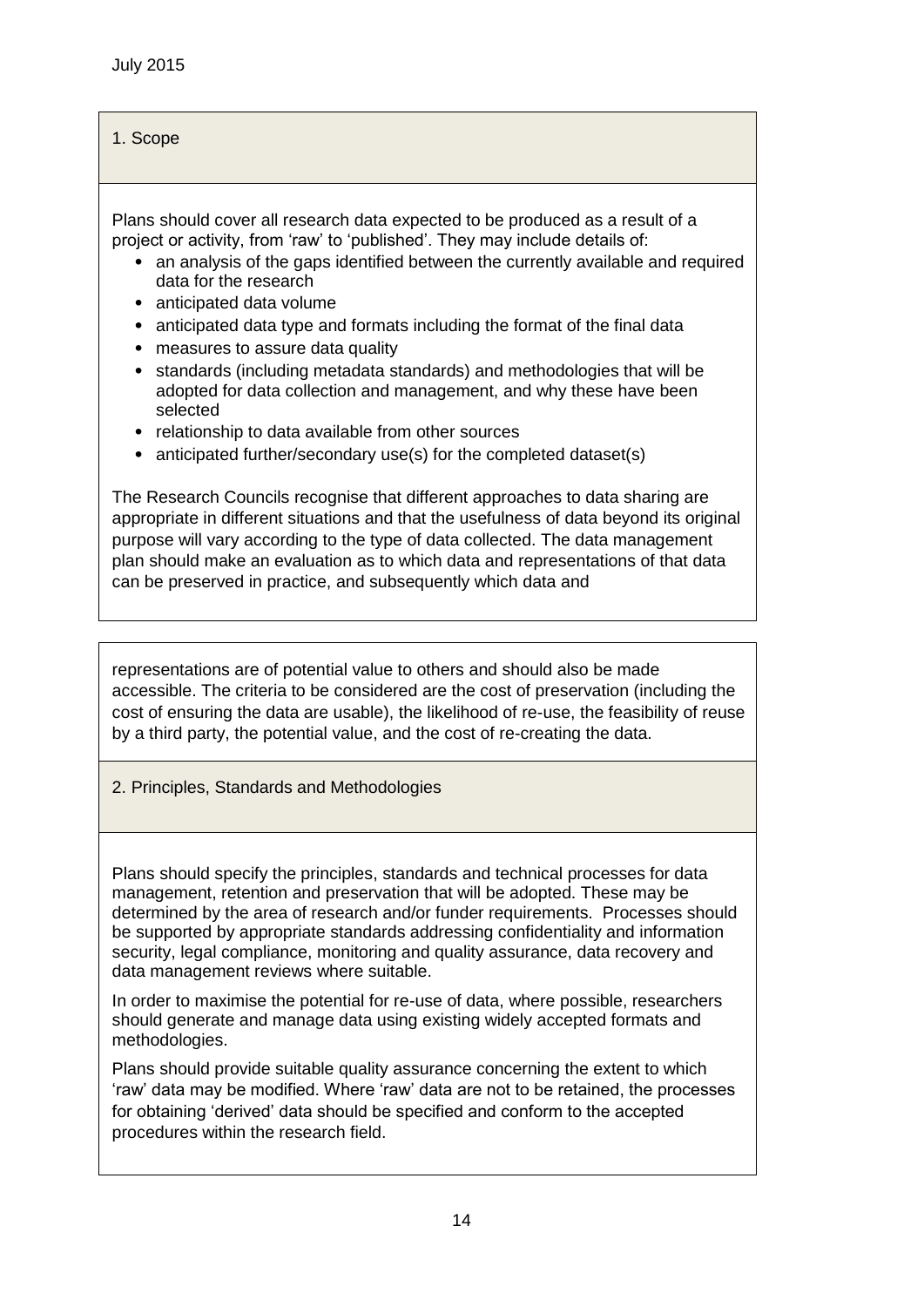## 3. Documentation and Metadata

Researchers should ensure that appropriately structured metadata, using a recognised or de facto standard schema where these exist, describing their research data are created and recorded in a timely manner. The metadata should include information about regulatory and ethical requirements relating to access and use.

Protocols for the use, calibration and maintenance of equipment, together with associated risk assessments, should be clearly documented to ensure optimal performance and research data quality. Where protocols change, they should be version controlled and the current version should be available and readily accessible.

Documentation may include: technical descriptions, code commenting; projectbuild guidelines; audit trail supporting technical decisions; resource metadata. Not all types of documentation will be relevant to all projects and the quantity of documentation proposed should be proportionate to the anticipated value of the data.

Plans should consider dependencies on software and whether specific software packages and/or bespoke code will need to be made available to enable the data to be read and interpreted and results reproduced or reanalysed.

4. Collaborative Research, Ethics and Legal Compliance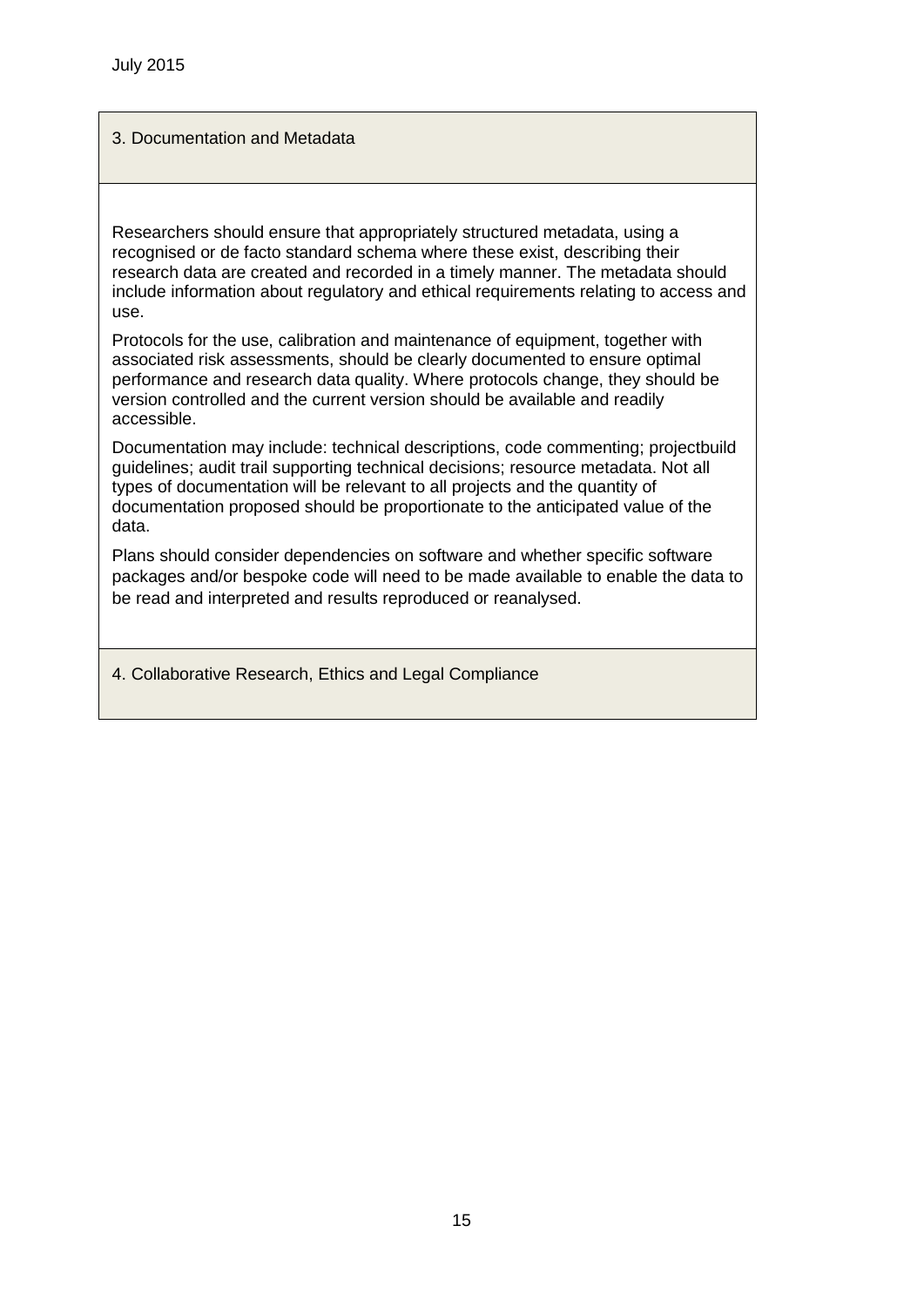There should be clarity on the ownership and custodianship of research data used or created in the course of the research, including provision for the event that researchers move from one organisation to another. Projects that involve collaboration between separate legal entities should have formal agreements to clarify responsibilities and arrangements for access to data and managing permissions. Such agreements should be developed at an early stage and should take account of any applicable funding terms and conditions.

Where sensitive data (e.g. personal data and/or arising from biological samples) are involved, the terms of the consent should be considered and the data management plan should ensure that appropriate security measures (e.g. in line with Data Protection legislation) are adopted when handling and storing data. Researchers have a duty to understand and comply with the applicable laws, and/or to seek advice.

Where research data are subject to restricted access a data management plan should refer to and, if necessary, describe the security and quality controls that will be implemented, and provide assurance that these are specifically assigned responsibilities.

See also related guidance under Principle 4.

5. Storage and Backup

Data management plans should provide for all retained data and related materials to be securely preserved in such a way as to allow them to be accessed, understood and used by any others having appropriate authorisation in future.

Data held electronically should be backed up regularly and duplicate copies held in alternative locations in a secure and accessible format where appropriate.

6. Deposit, Retention Periods and Long-Term Preservation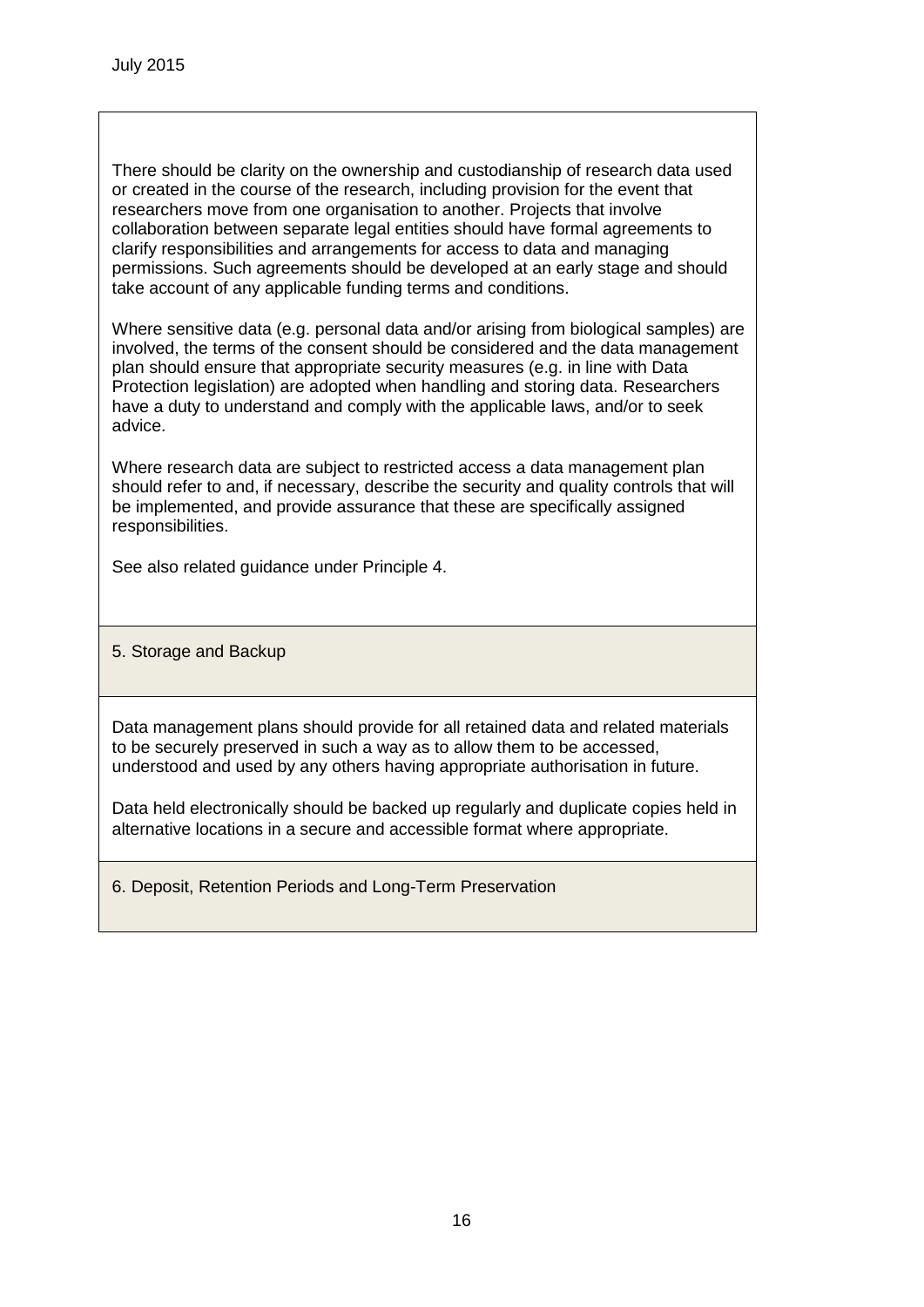Some guidance on retention periods is given in the section on Principle 2.

Unless there are compelling reasons not to do so, Research Councils expect research data to be managed through an established repository such as one provided directly or indirectly by a Research Council, a University, a Laboratory or an independently managed subject specific database. The chosen repository should be the one most likely to maximise the research value obtained from aggregation of related data. It may be appropriate to choose different repositories for data from different stages of a project, for example raw data might be deposited in a facility repository and the derived/analysed data deposited in a subject specific database.

Plans should specify which data are to be deposited in which repository, where and for how long, with appropriate justification. They should include specific provision for any data preparation that may be required prior to each deposit, including the preparation of sufficient appropriate metadata to enable reuse.

Plans may reference the general policy(ies) for the chosen repository(ies) and, if appropriate, include further details related to the specific project. It is the responsibility of the person preparing the data management plan to ensure that the repository policy is appropriate. Where data are not to be managed through an established repository, the data management plan should demonstrate reasonable assurance of the stability and sustainability of the proposed approach.

All reasonable steps should be taken to ensure that research data are not held in any jurisdiction where the available legal safeguards provide lower levels of protection than are available in the UK

7. Data Sharing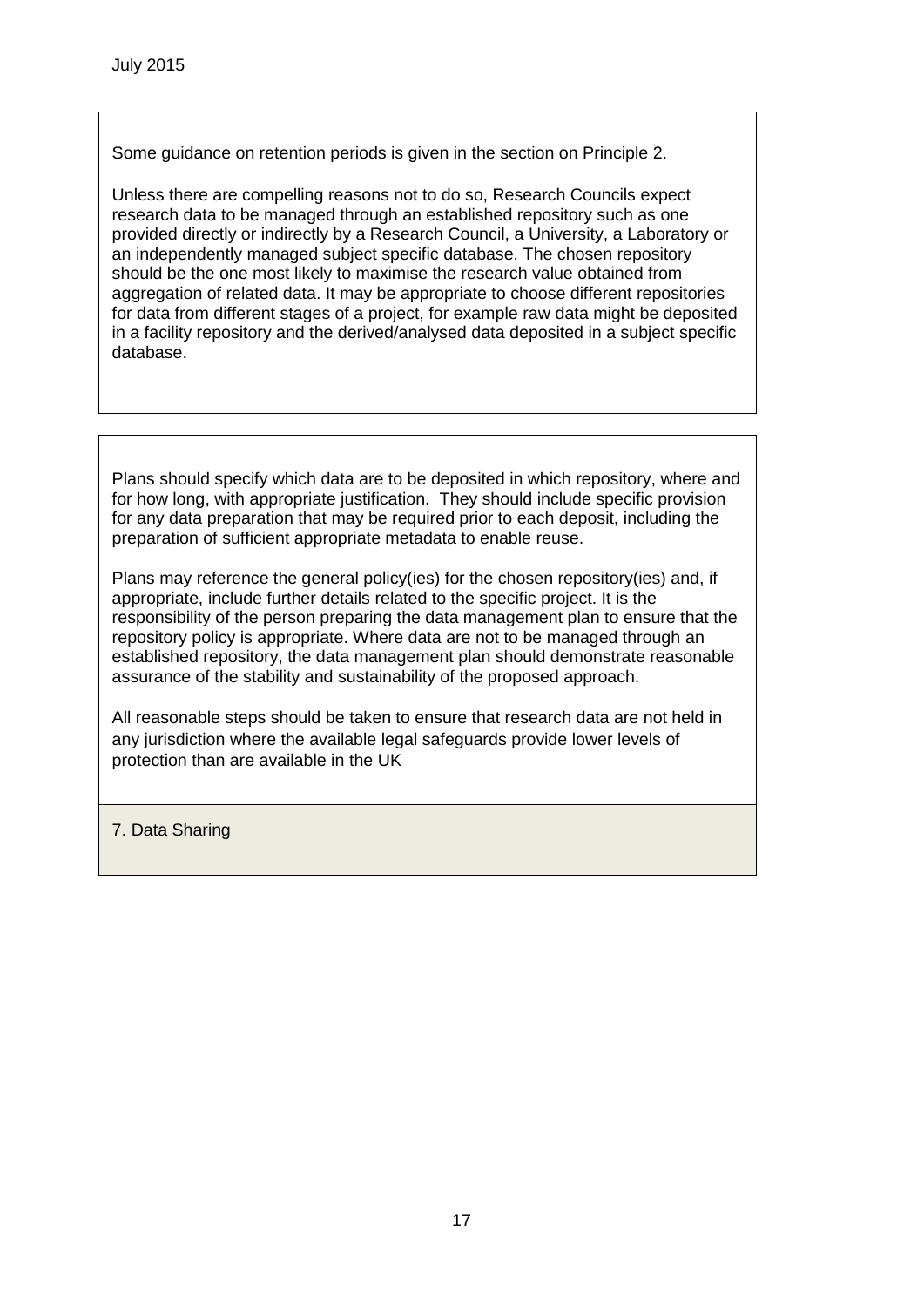<u>.</u>

Planning for data sharing should begin at the earliest stages of project design and well in advance of beginning the research. Any potential issues which could limit data sharing should be identified and mitigated from the outset. Data management plans should therefore address how the research data will be shared. Any reason for not eventually sharing data should be explained with a justification citing for example legal, ethical, privacy or security considerations.

While a defined limited period of exclusive use of research data may be reasonable in recognition of researchers' intellectual contribution and in order for them to have a first opportunity to exploit the results of their research, data resulting from funding provided by any of the Research Councils should normally be made openly available in a cost effective manner after any such period has elapsed.

The Research Councils recognise that different approaches to data sharing are appropriate in different situations and that data management plans may vary according to the type of data collected. In considering where, how, and to whom research data should be made available, researchers should take account of the potential for further research and wider public benefit. Where possible, research data should be shared using established standards and existing resources. Where the data are likely to be in great demand by others it may be appropriate to request specific resources for a more proactive approach to maximise opportunities for cross linkage with other sectors.

Planning for data sharing should, as far as possible, anticipate and identify which data may be of value to others and should include provision for appropriate data quality assurance. In general, the Research Councils expect that all data relied on to support published research findings will be made freely and publicly available. Other retained research data should be made available wherever it is appropriate

and cost-effective to do so, taking into account the cost of curation and access compared with the cost or feasibility of re-creation, the potential long-term demand for the data and the feasibility of their reuse by others.

Research data may be shared subject to appropriate terms and conditions set out in a data licence and the data owner may require registration to enable tracking of data use and to allow for notification and acceptance of any terms and conditions that may apply to subsequent use of the data.

Data released for sharing should be validated and verified in line with accepted best practice and be of high quality. Any deliberate attempt to compromise that integrity, e.g. by the modification of data or the provision of incorrect metadata, will be considered as a serious breach of research integrity<sup>19</sup>.

<sup>19</sup> See RCUK Policy and Guidelines on Governance of Good Research Conduct, Section 3. http://www.rcuk.ac.uk/Publications/researchers/Pages/grc.aspx